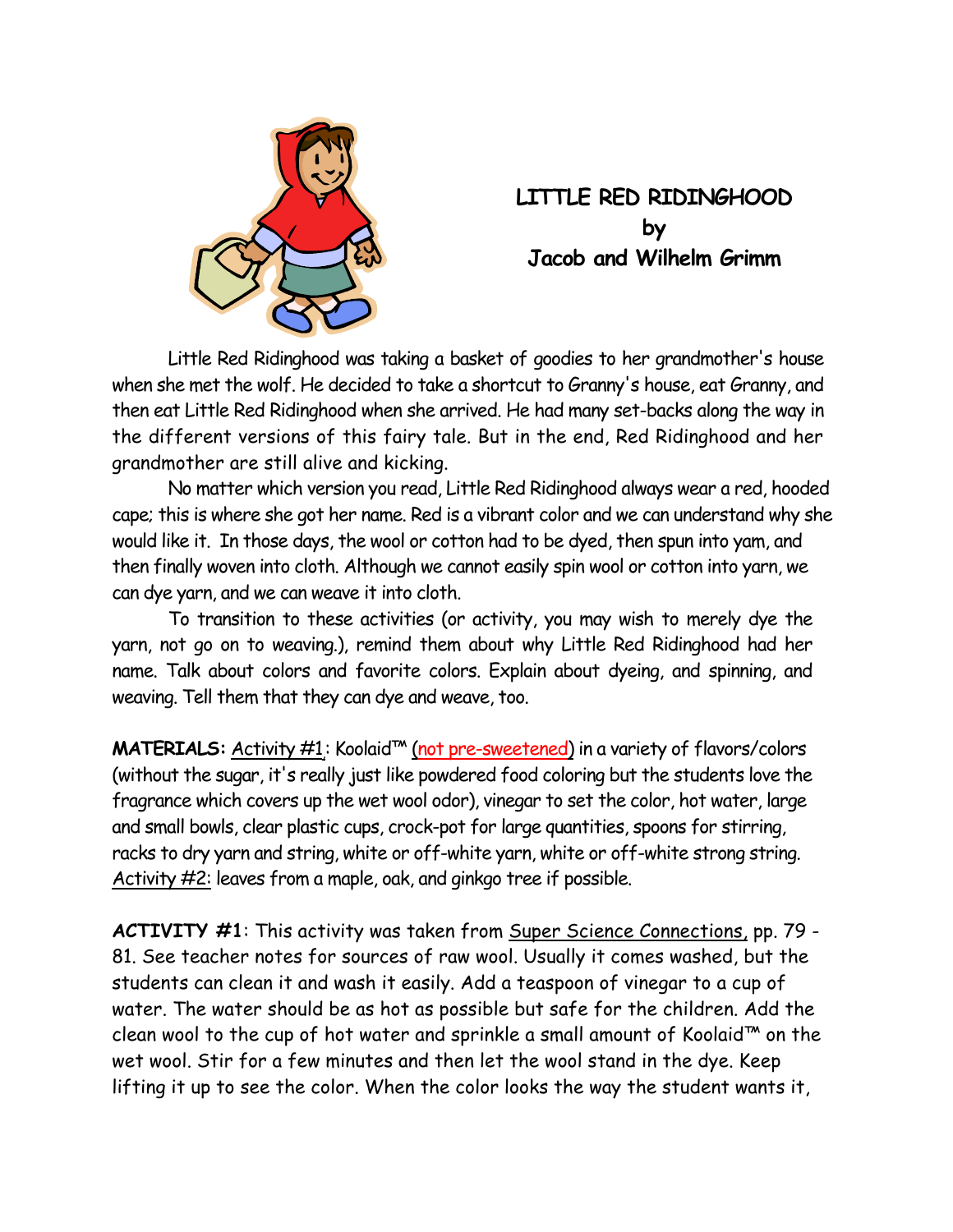the wool can be taken out, put on paper towels, and allowed to dry. When dry, the wool can be spun. Art teachers can help you with this ancient skill. If you want to dye wool for the whole class using a single color, use a crock-pot. I look for the packages of unsweetened KoolAid™ as summer approaches; sometimes they are 10 for a dollar.

The sweetened variety will leave the wool sticky and susceptible to insects. Each child can pick a packet; sometimes he/she is surprised by the color of the dye that results from that flavor. If you don't have access to wool, string or white or natural yarn can be used.

 Raw wool is available from the American Wool Council, American Sheep Industry Association, 6911 South Yosemite Street, Englewood, CO, 80112-1414; (303)-771-3500 < http://www.sheepusa.org/> If you prefer, you might wish to be adventurous and use natural dyes from plants: light brown - onions skins; yellow – snakewood; pink – globemallow; lilac – blue lupine flower; purple - prickly pear cactus fruit.

**ACTIVITY #2:** Read the children the Chinese version of Little Red Ridinghood, Lon Po Po. Leaves have three types of venation:

 Palmate – look at the palm of your hand or a maple leaf; the veins are spreading out from the base

 Pinnate – look at a pine tree; there is one main vein with branches coming at a 90º angle from that vein

 Parallel – look at the veins in a blade of grass; the veins run parallel to each other.

Parallel venation is the oldest and most primitive type. The Ginkgo tree leaves have a distinctive fan shape and parallel venation. These trees were found in ancient China. They were brought to cities in the United States in the early 1900s because they were successful city shade dwellers. There probably is a ginkgo tree somewhere in your neighborhood. Take a leaf walk with the children and find leaves with both palmate and pinnate. These leaves can be laminated so that they can be used at other times during the year.

## **SOURCES:**

Wool dyeing activity with Kool-Aid™ is adapted from **Super Science Connections**. It is a publication of the Institute for Chemical Education at the University of Wisconsin-Madison. http://ice.chem.wisc.edu/catalog.htm Super Science Connections (SSC) was written by K-3 teachers, for K-3 teachers. It integrates children's literature, writing, mathematics, art projects, social studies, and health instruction with hands-on science — observing, devising experiments, hypothesizing, and drawing